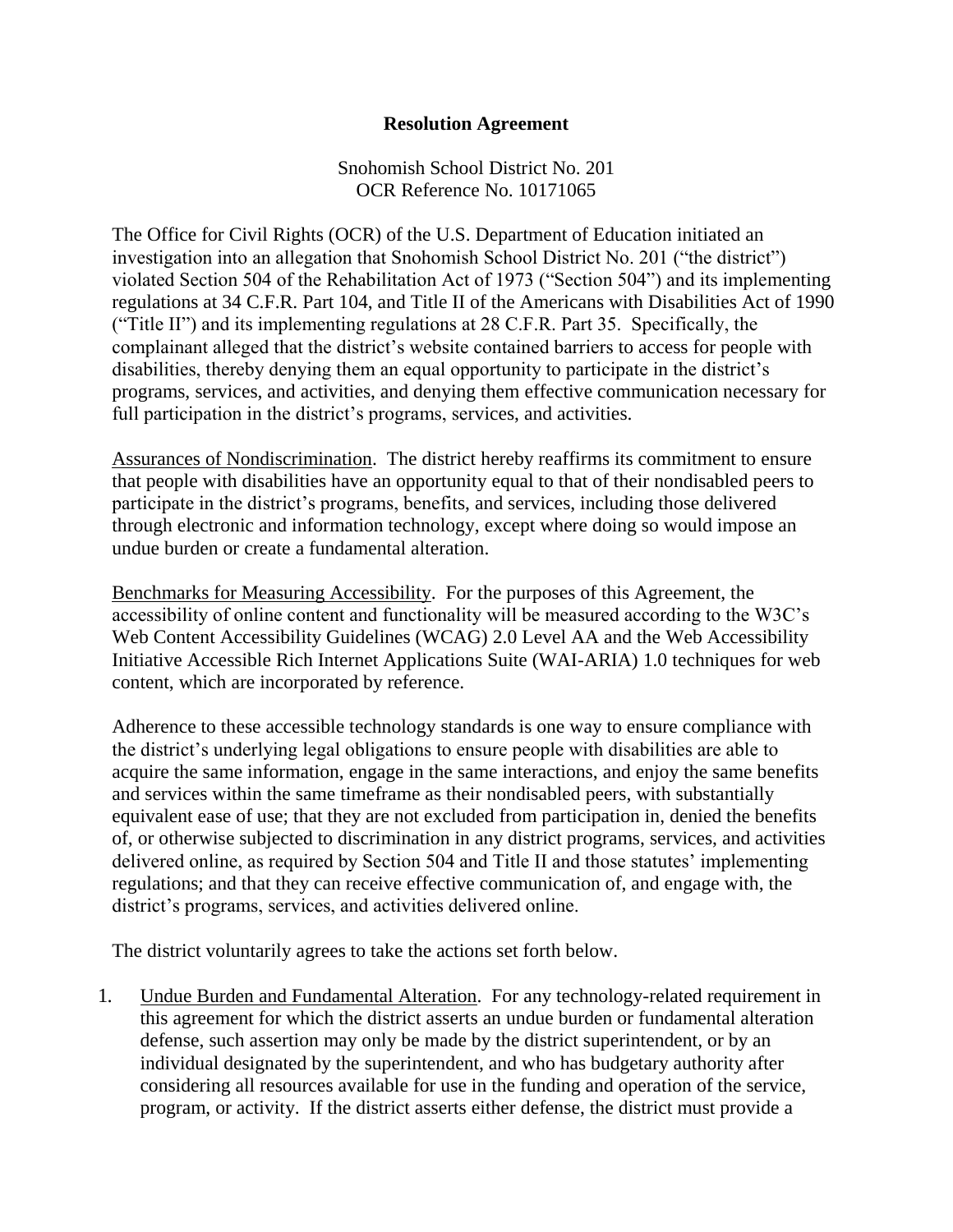written statement of the reasons for reaching that conclusion, including the cost of meeting the requirement, the available funding and other resources, and its plan for providing equally effective alternate access. To provide equally effective alternate access, alternatives are not required to produce the identical result or level of achievement for persons with and without disabilities, but must afford persons with disabilities an equal opportunity to obtain the same result, to gain the same benefit, or to reach the same level of achievement, in the most integrated setting appropriate to the person's needs. The written statement will be certified by the superintendent or designee.

2. Policies and Procedures for New Online Content and Functionality*.* By June 30, 2017, the district will submit to OCR for its review and approval proposed policies and procedures ("the Plan for New Content") to ensure that all new, newly added, or modified online content and functionality will be accessible to people with disabilities as measured by conformance to the Benchmarks for Measuring Accessibility set forth above, except where doing so would impose a fundamental alteration or undue burden.

The Plan for New Content must include sufficient quality assurance procedures for full implementation, setting up a system of testing and accountability to maintain the accessibility of all online content and functionality on an ongoing basis, and backed by adequate personnel and financial resources. This requirement also applies to the district's online content and functionality developed by, maintained by, or offered through a thirdparty vendor or through the use of open sources, and includes setting up systems of accountability and verifying claims of accessibility by vendors or open sources.

- a) When fundamental alteration or undue burden defenses apply, the Plan for New Content will require the district to provide equally effective alternate access. The Plan for New Content will require the district, in providing equally effective alternate access, to take any actions that do not result in a fundamental alteration or undue financial and administrative burdens, but nevertheless ensure that, to the maximum extent possible, individuals with disabilities receive the same benefits or services as their nondisabled peers.
- b) Within 30 calendar days of receiving OCR's approval of the Plan for New Content, the district will officially adopt, and fully implement, the amended policies and procedures.
- c) Reporting: Within 45 calendar days of receiving OCR's approval, the district will submit to OCR the approved policies and procedures, evidence of their adoption and distribution, and a description of how they are being implemented.
- 3. Designation of Auditor. By June 30, 2017, the district will propose for OCR's review and approval the identity and bona fides of an Auditor (corporation or individual) to audit all existing content and functionality on its website and to identify any online content or functionality that is inaccessible to persons with disabilities. The Auditor will have sufficient knowledge and experience in website accessibility to carry out all related tasks,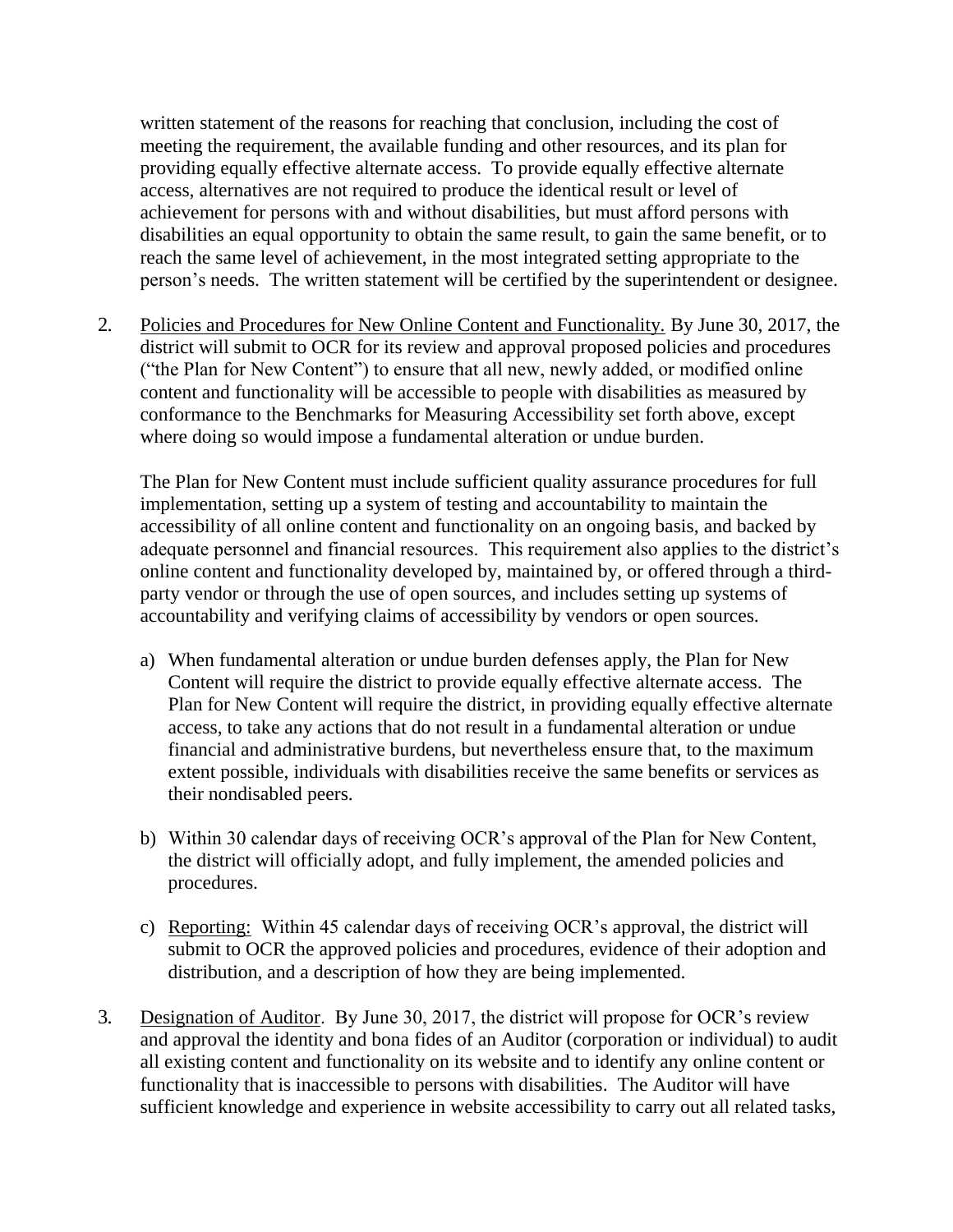including development of a proposed Corrective Action Plan. OCR will evaluate whether the proposed Auditor has the requisite experience and knowledge to carry out an appropriate Audit and to develop a proposed Corrective Action Plan.

- a) Reporting: Within 7 calendar days of receiving OCR's approval of the proposed Auditor, the district will submit to OCR documentation that it has assigned or retained the Auditor approved by OCR to conduct the Audit of existing content and functionality.
- 4. Audit of All Existing Content and Functionality. The Auditor approved by OCR will audit all content and functionality on the district's website, including, but not limited to, the home page, all subordinate pages, and the district's intranet pages and sites, and to identify any online content or functionality that is inaccessible to persons with disabilities, including online content and functionality developed by, maintained by, or offered through a third-party vendor or an open source. The Audit will be conducted using the Benchmarks for Measuring Accessibility set out above, unless the district receives prior permission from OCR to use a different standard as a benchmark. During the Audit, the district will seek input regarding the accessibility of its website from persons knowledgeable about website accessibility, including employees, parents, students, and members of the public with disabilities.
	- a) Reporting: Within 90 calendar days of receiving OCR's approval of the proposed Auditor, the district will submit to OCR documentation of the steps taken by the Auditor during the Audit, a description of the outreach it undertook and the input it received, and a detailed accounting of the results of the Audit.
- 5. Proposed Corrective Action Plan. Simultaneously with the submission of the Audit, the district will submit to OCR for its review and approval a proposed Corrective Action Plan to address all inaccessible content and functionality identified during the district's Audit. The proposed Corrective Action Plan will set out a detailed schedule for addressing problems, taking into account identified priorities, with all corrective actions to be completed within 18 months of the date OCR approved the Corrective Action Plan.
	- a) In its Corrective Action Plan, the district will acknowledge that if all inaccessible content and functionality identified during the Audit is not removed or made accessible on a timely basis, the district will be in violation of this agreement, Section 504, and Title II, and OCR may initiate administrative enforcement or judicial proceedings to enforce the specific terms and obligations of this agreement.
	- b) Within 30 calendar days of receiving OCR's approval of the proposed Corrective Action Plan, the district will officially adopt and implement the Corrective Action Plan.
	- c) Reporting: Within 45 calendar days of receiving OCR's approval of the proposed Corrective Action Plan, the district will submit to OCR the approved Corrective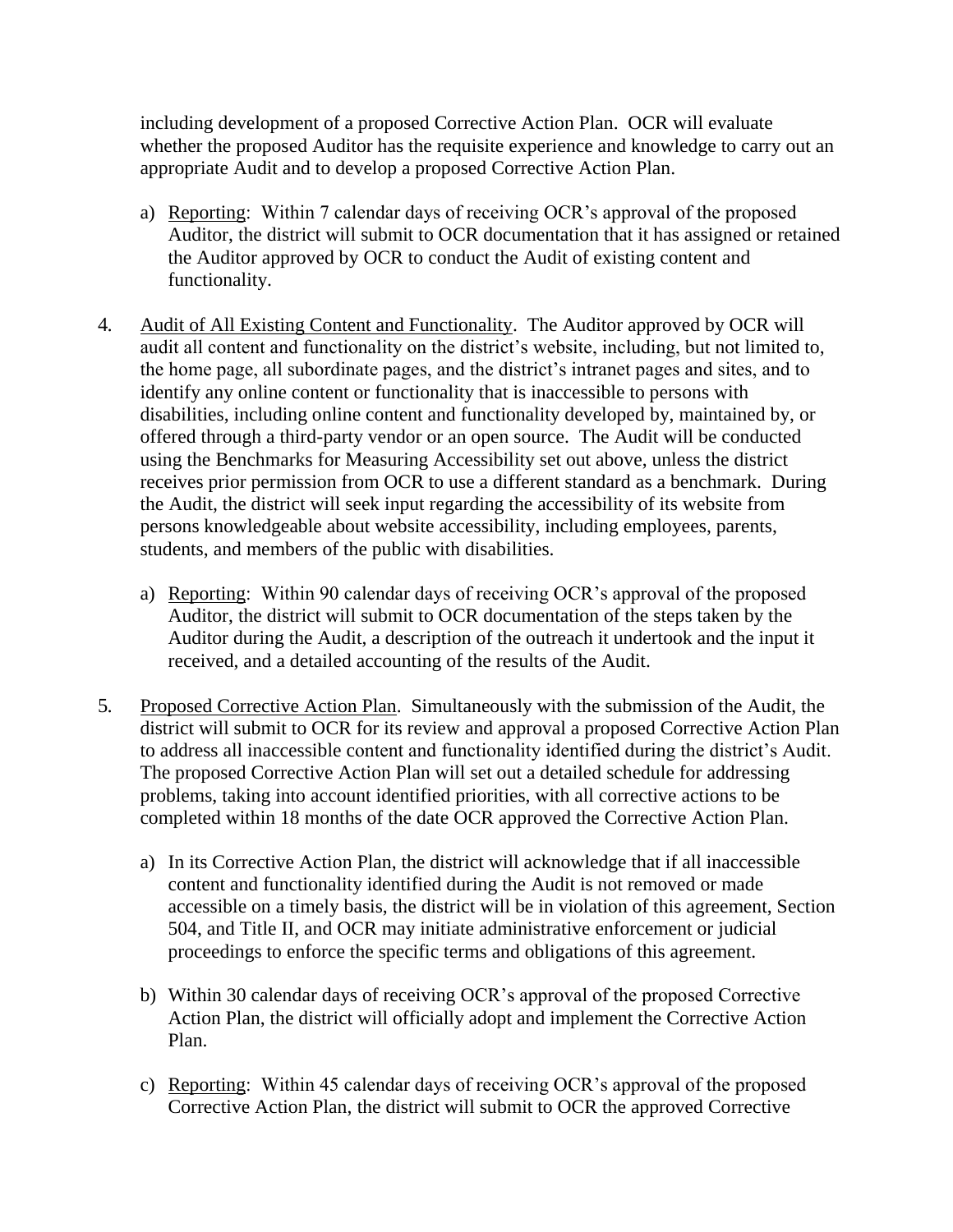Action Plan, and documentation establishing that the approved Corrective Action Plan is being implemented according to the approved schedule. Reports will be due every six months thereafter until the Corrective Action Plan has been completed.

- 6. Notice. Within 30 calendar days of the date of this agreement, the district will submit to OCR for review and approval a proposed Notice for its website to persons with disabilities regarding how to request the webmaster or other appropriate person to provide access to (or notify the district regarding) online information or functionality that is currently inaccessible. The proposed Notice will also include information about, or an accessible link to information about, how to file a formal grievance with the district pursuant to the requirements of Section 504 and Title II. Within 10 calendar days of receiving OCR's approval of the proposed Notice, the district will officially adopt and publish the approved Notice by prominently posting the approved Notice on its home page and throughout its website (including all subordinate pages and intranet pages and sites).
	- a) Reporting. Within 15 calendar days of receiving OCR's approval of the district's proposed Notice, the district will provide documentation to OCR regarding the locations and content of its published Notice.
- 7. Training. Starting no later than January 1, 2018, and annually thereafter, the district will deliver website accessibility training to all appropriate personnel, including, but not limited to: content developers, webmasters, procurement officials, and all others responsible for developing, loading, maintaining, or auditing web content and functionality. The training will include information about how to comply with the Benchmarks for Measuring Accessibility set forth above.
	- a) Reporting: Within 90 calendar days of conducting each training session required by this agreement, until such time as OCR closes its monitoring of this agreement, the district will submit to OCR documentation that the training has been delivered. The documentation will include a list of invitees and attendees and their position titles, a description of the delivered training content, and the presenters' credentials for providing such training.
- 8. The district understands that OCR will not close the monitoring of this agreement until OCR determines that the district has fulfilled the terms of this agreement and is in compliance with the regulations implementing Section 504 at 34 C.F.R. 104.4 and the regulations implementing Title II at 28 C.F.R. 35.130 and 35.160(a), which were at issue in this case.